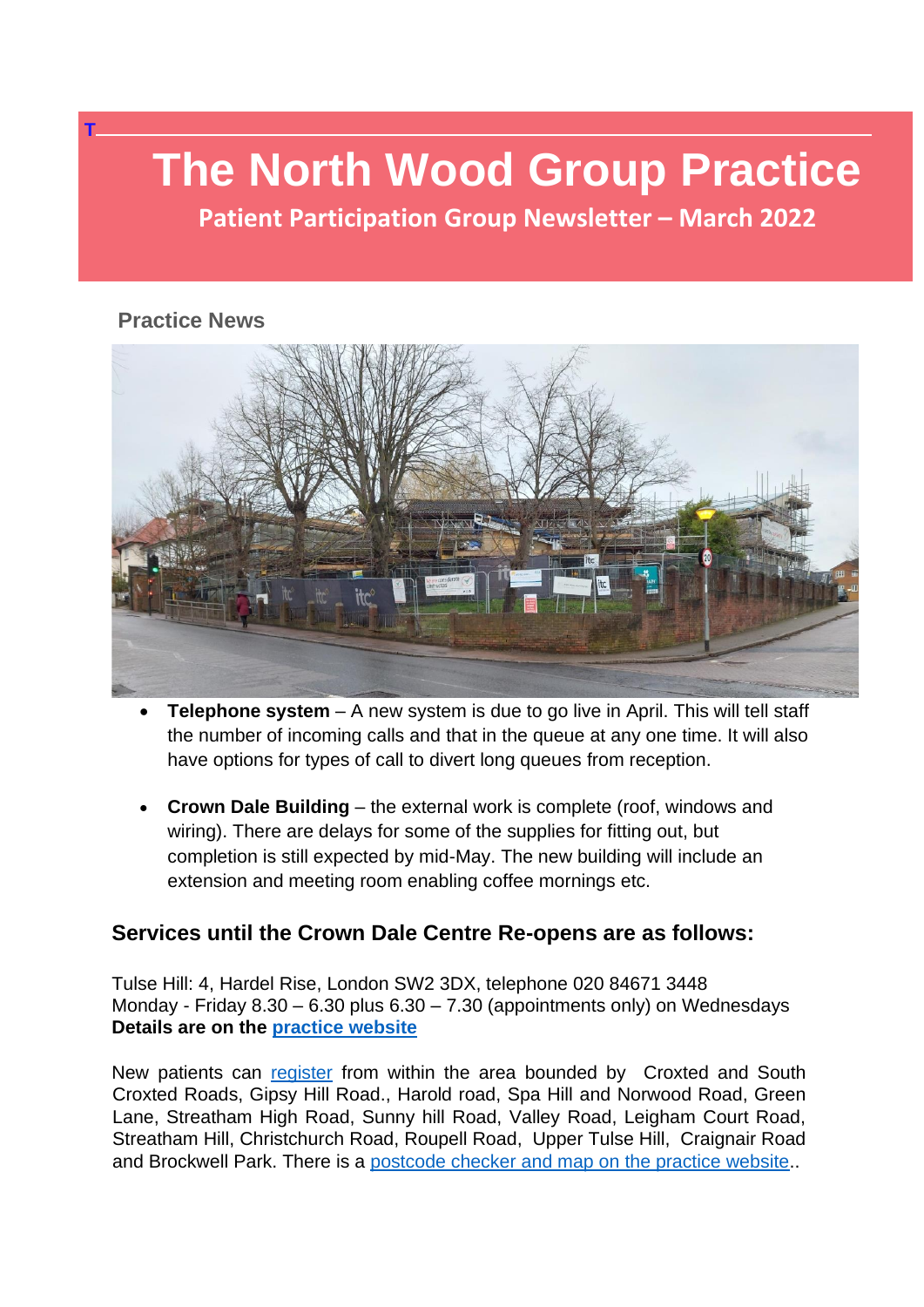### **Forward plans for the Patient Participation Group**

The objective is to improve communication on services and provide feedback to the practice on patient satisfaction, both what they like and what they do not, including any problems that need to be addressed. That feedback might be via letters, cards, the [feedback function](https://northwoodgrouppractice.co.uk/nhs-friends-and-family-test/) (labelled Friends and Family Test) on the [practice website,](https://northwoodgrouppractice.co.uk/) or by e-mail to [lamccg.northwood-ehs@nhs.net](mailto:lamccg.northwood-ehs@nhs.net) or [northwoodgroupppg@gmail.com.](mailto:northwoodgroupppg@gmail.com)

We have yet to discuss other objectives and priorities. The [PPG Toolkit](https://www.patients-association.org.uk/Handlers/Download.ashx?IDMF=3a099b36-93af-4582-a267-d4806ddbb1f8) produced by the [Patient Association](https://www.patients-association.org.uk/) lists many. Meanwhile, pending any survey of our own, we assume you share those identified last year by the [National Association for Patient](https://napp.org.uk/survey-on-patient-policy-priorities-and-resources-results-and-next-steps/)  [Participation](https://napp.org.uk/survey-on-patient-policy-priorities-and-resources-results-and-next-steps/) survey. These were:

- Accessing the right doctor depending on personal circumstances, including specialists for mental health support.
- Access to appointments for those who work full-time.
- Access to results for quicker diagnosis.
- The impact of Covid and how this will affect delivery of care.

The NHS 2021 [GP Patient survey](https://napp.org.uk/outcome-of-the-2021-gp-patient-survey/) indicates that the take-up of on-line services is low. Under 30% went on-line for repeat prescriptions, under 20% to book appointments and under 10% to access their records. Many of those in most need of care have problems making contact on-line or over the phone. There is a common desire to improve the availability of face-to-face appointments for those who need them, as Covid restrictions are lifted.

Many practices, like ours, adopted telephone triage during lockdown. Some patients prefer to "see" the doctor or nurse on-line if their condition does not merit a visit. There are, however, problems. Some do not like to raise issues over the phone because they have no privacy at their end of the line. Others cannot use on-line services or have conditions and needs best suited to face to face contact.

*Please write to the Northwood Group PPG, 4 Hardel Rise, London SW2 3DX or email [northwoodgroupppg@gmail.com](mailto:northwoodgroupppg@gmail.com) with your views.* These will be collated and forwarded to the practice pending any attempt to organise a formal survey.

#### **Recruitment to the PPG will be via.**

- 1) Text and Letters to registered patients to invite them to e-mail [northwoodgroupppg@gmail.com](mailto:northwoodgroupppg@gmail.com) or write to Secretary, Northwood Patient Practice Group, 4 Hardel Rise, Tulse Hill, London SW2 3DX
- 2) Notice boards at Tulse Hill and Crown Dale (when re-opened), plus fliers for patients to take away.
- 3) Community groups and local newsletters inviting those registered with the practice to e-mail [northwoodgroupppg@gmail.com](mailto:northwoodgroupppg@gmail.com) . The practice manager will then check they are indeed registered.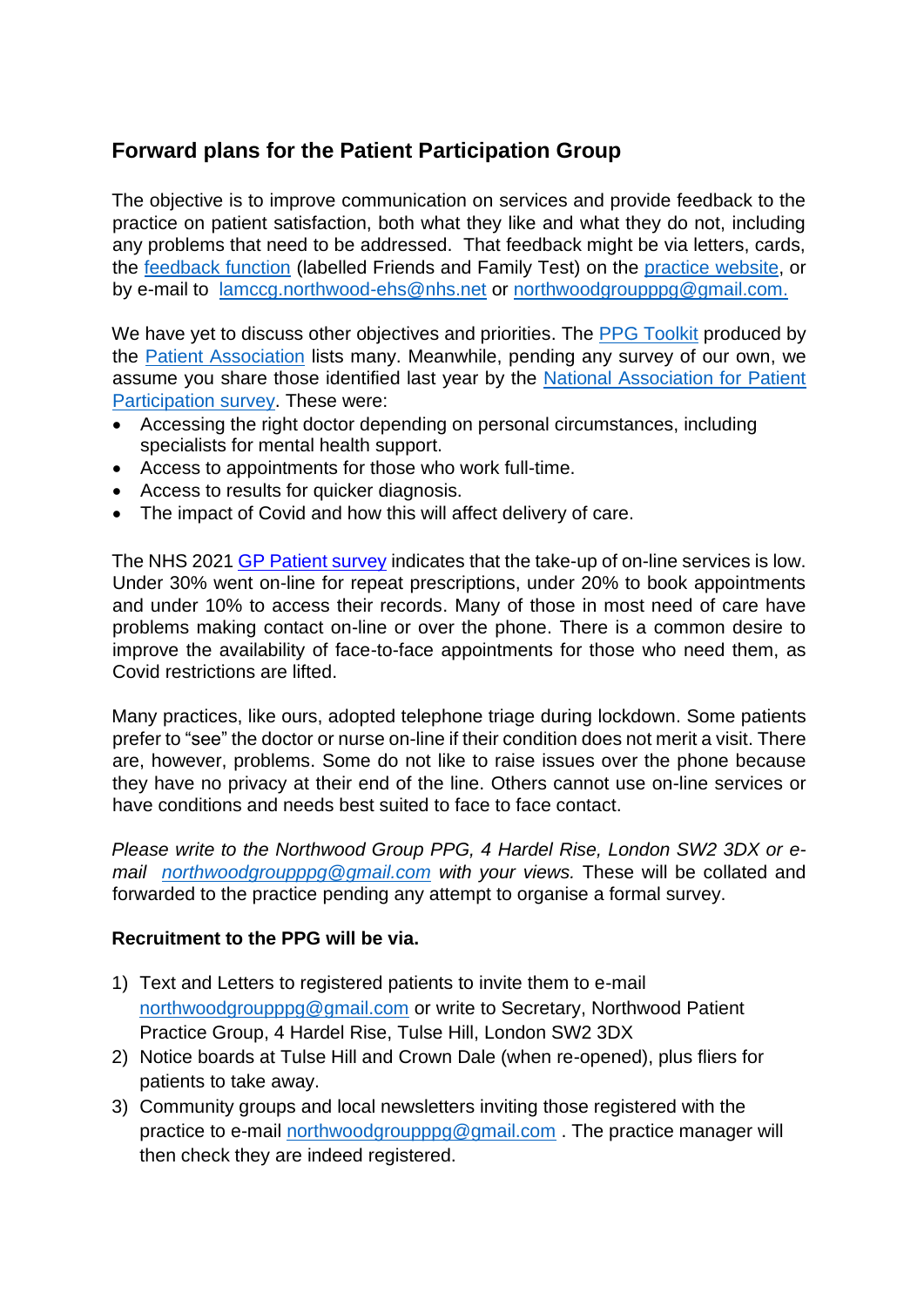Those joining will be sent a current newsletter to confirm their membership and an invitation to the next planning meeting, scheduled for 2pm, 18th May via ZOOM. The main business will be to review plans for after the Crown Dale site is re-opened and elect a vice chairman, secretary, committee members and newsletter editor. We will also begin the process os discussing longer term priorities

#### **Social Prescribing Update**

The Northwood Practice shares Social Prescribing Link Workers with the other practices in the HBD Primary Care networks. Across the PCN they have handled They have handled over 600 referrals across the five practices since April 2021 and currently have a wait time of between 2-4 weeks from first contact, depending on the practice and the complexity of the needs of the patients currently being supported. Another part-time link worker has been recruited and starts their induction in April.

Housing concerns, financial advice and social isolation feature heavily in the top reasons that adult patients are currently being referred. Those aged 11 - 21 are referred to the [Well Centre](https://www.thewellcentre.org/about-the-well-centre/). This currently based on the Herne Hill practice with outreach facilities via the other practices, including ours.

We have not yet agreed priorities for the PPG but one might be to help support and promote the community and engagement and the development activities of the Link Workers. These include monthly networking breakfasts for community group leaders and those providing health, welfare services to the area served by the practice.

The "breakfasts" are well attended and very useful in building relationships between organisations and projects in the local community and providing a positive space for attendees to share ideas, resources and plan future collaboration. These have included two community engagement events and the next is coming shortly:

#### **Gipsy Hill Community Engagement Day Hosted by the Emmanuel Church and Community Centre 96 Clive Road, SE21 8BU, 26th March from 12 - 4 pm.**

The aim is to bring together local residents and community groups/projects to take part in activities, learn more about what is going on locally, make new connections, enjoy some food and have fun.

**For more details please contact** [lamccg.northwood-ehs@nhs.net](mailto:lamccg.northwood-ehs@nhs.net)

#### **Going on-line to contact the practice or other NHS Services**

Please e-mail [northwoodgroupppg@gmail.com](mailto:northwoodgroupppg@gmail.com) if you would be interested in events to help with access to on-line services, either for yourself or for those you care for.

In the mean time, those wanting help to get on-line may be interested in the "tea and tech" drop in events organised on Fridays, 10.00 – 12.00 at the Upper Norwood